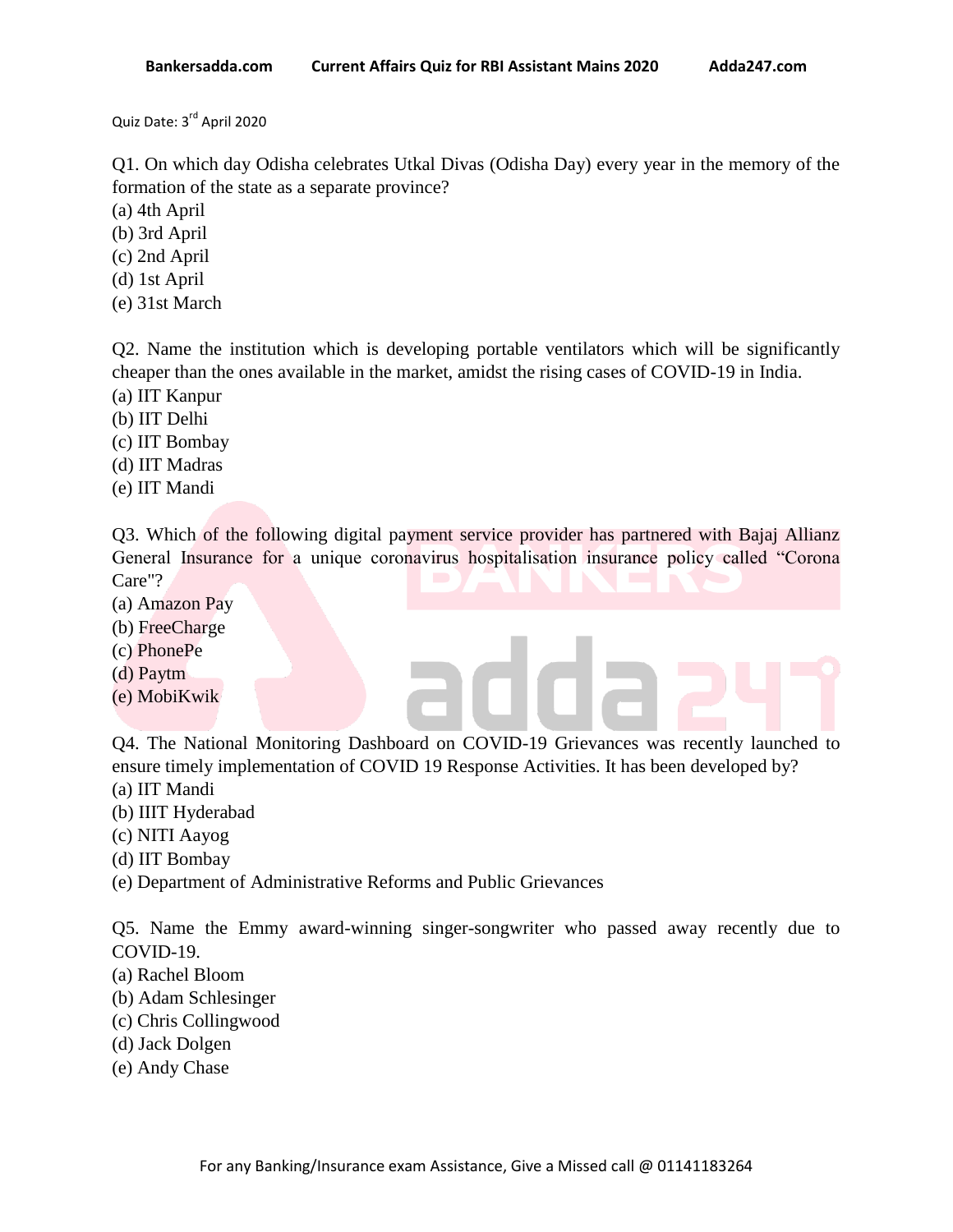Q6. Name the mission recently selected by NASA to study how the Sun generates and releases solar particle storms into planetary space.

- (a) SunSET
- (b) SunSHIELD
- (c) SunRISE
- (d) SunSTORM
- (e) SunSPACE

Q7. Name the Padma Shri awardee and former "Hazuri Raagi" at the Golden Temple who passed away after testing positive for COVID-19.

- (a) Bhai Davinder Singh
- (b) Bhai Ravinder Singh
- (c) Bhai Harjinder Singh
- (d) Bhai Satvinder Singh
- (e) Bhai Nirmal Singh



Q8. The Government of India has granted the extension to the Foreign Trade Policy (FTP) by another one year up to?

- (a) 31st March, 2021
- (b) 1st April, 2021
- (c) 31st May, 2021
- (d) 31st July, 2021
- (e) 31st August, 2021

Q9. Name the person who has become the new Managing Director of the Sundaram Home Finance.

- (a) Sunil Mehta
- (b) Srinivas Acharya
- (c) Rajnish Kumar
- (d) Lakshminarayanan Duraiswamy
- (e) M K Jain

Q10. The 2021 world athletics championships has been shifted to 2022. The championship was originally scheduled to held in? (a) Eugene, Oregon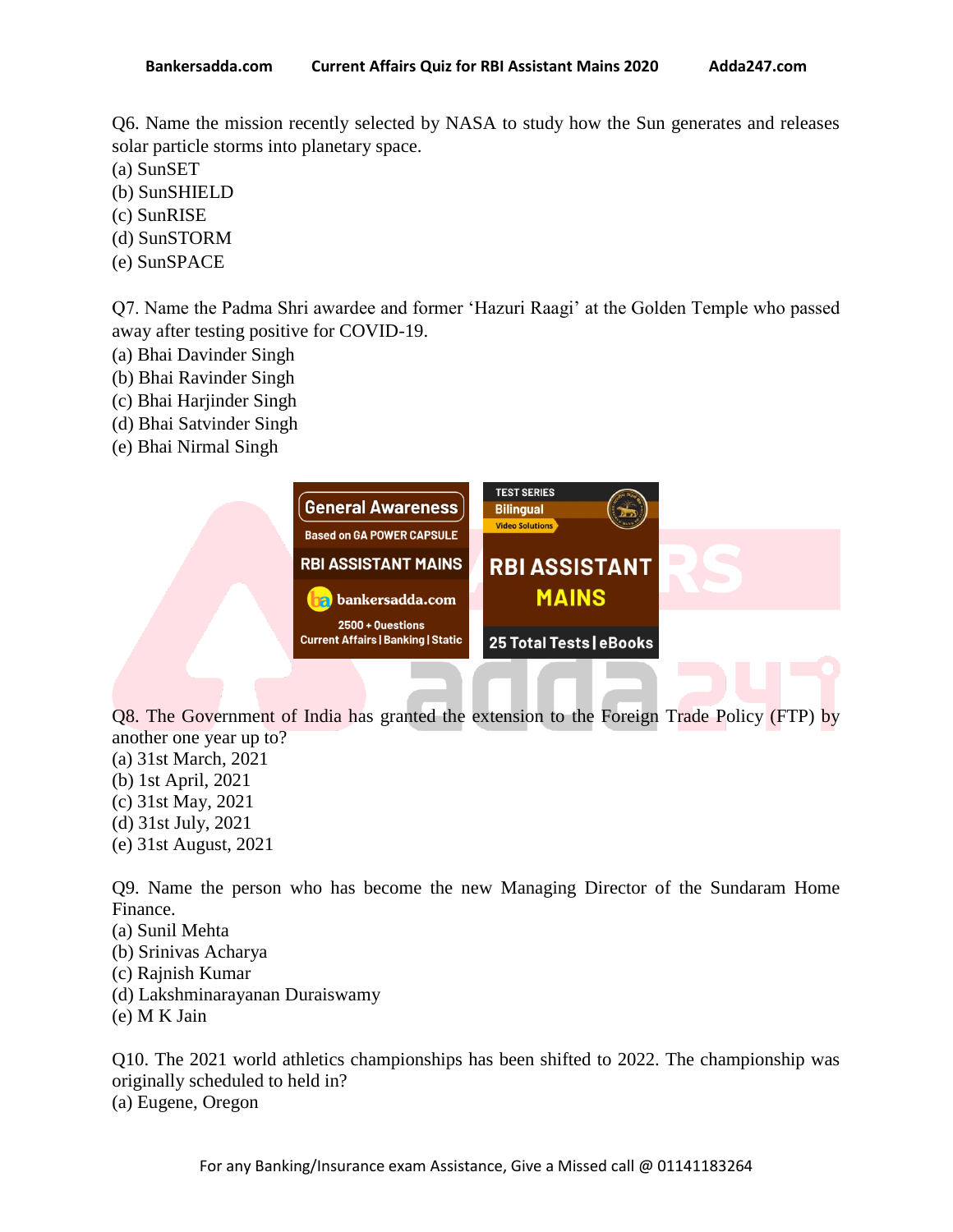- 
- (b) Brasilia, Brazil (c) Bogota, Colombia
- (d) Buenos Aires, Argentina
- (e) Ottawa, Canada

Q11. Name the Nobel Prize-winning physicist who received Nobel Prize for contribution on fundamental theoretical investigations of the electronic structure of magnetic and disordered systems, passed away recently.

- (a) John Hasbrouck van Vleck
- (b) Nevill Francis Mott
- (c) Philip Warren Anderson
- (d) Jim Peebles
- (e) Michel Mayor

Q12. On which day World Autism Awareness Day is observed every year to highlight the need to improve the quality of life of those with autism so they can lead full and meaningful lives as an integral part of society?

(a) 6 April

- (b) 5 April
- (c) 4 April
- (d) 3 April
- (e) 2 April

Q13. The United Nation"s COP26 climate change conference has been postponed till next year due to COVID-19. The conference was set to take place in which country? (a) New York

- 
- (b) Paris
- (c) Wuhan
- (d) Glasgow
- (e) London

Q14. Which of the following organization has offered \$1 billion to the Indian government for a proposed India COVID-19 emergency response and health systems preparedness project?

- (a) European Central Bank
- (b) World Trade Organization
- (c) World Bank
- (d) New Development Bank
- (e) Asian Development Bank

Q15. What is the theme of World Autism Awareness Day 2020?

- (a) The Transition to Adulthood
- (b) Empowering Women and Girls with Autism
- (c) Autonomy and Self-Determination
- (d) Autism and the 2030 Agenda: Inclusion and Neurodiversity
- (e) Light It Up Blue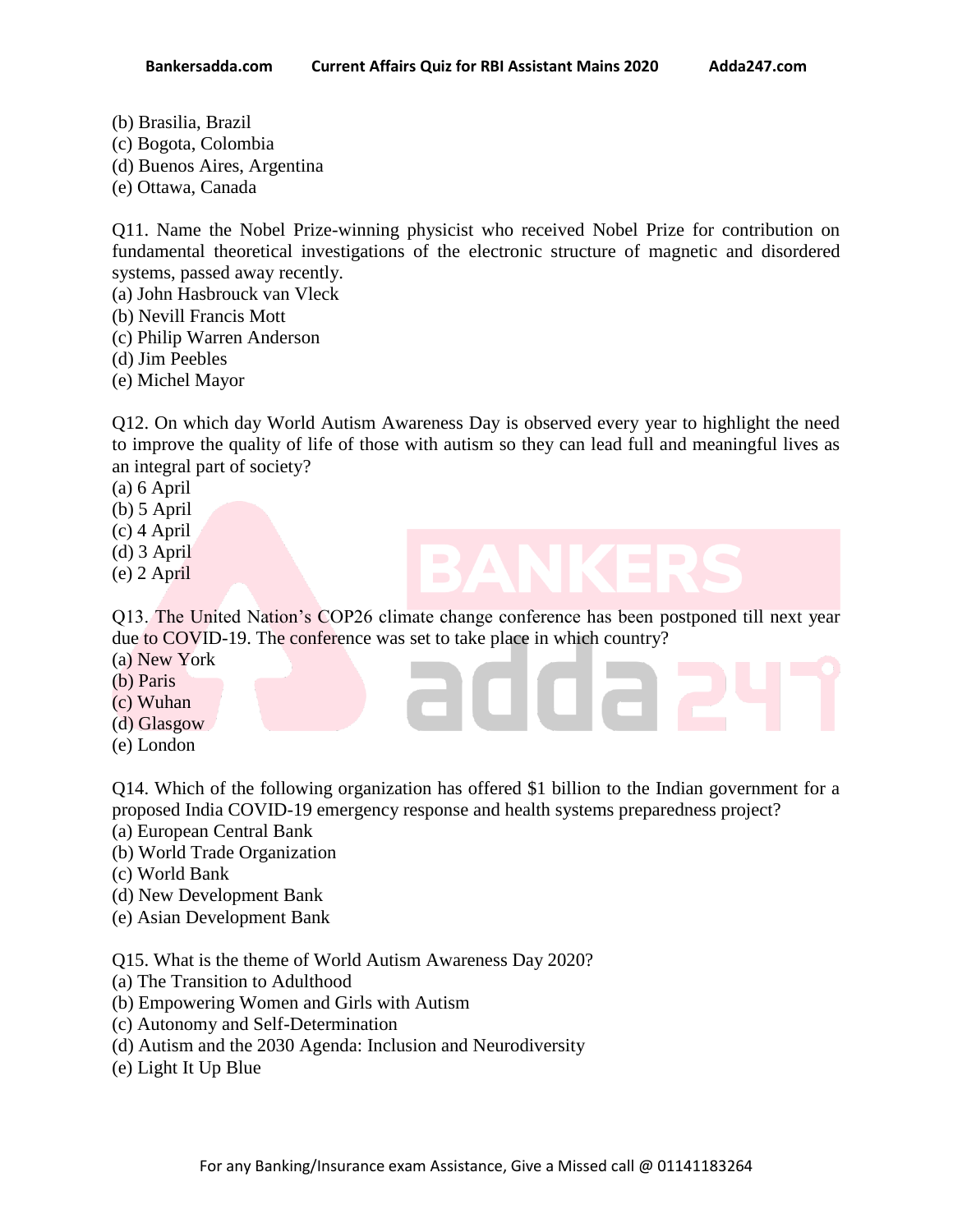### Solutions

# S1. Ans.(d)

Sol. Odisha celebrates Utkal Divas (Odisha Day) every year on 1st April in the memory of the formation of the state as a separate province.

# $S2. Ans.(a)$

Sol. Amidst the rising cases of COVID-19 in India, IIT Kanpur is developing portable ventilators which will be significantly cheaper than the ones available in the market.

# S3. Ans.(c)

Sol. PhonePe has partnered with Bajaj Allianz General Insurance for a unique coronavirus hospitalisation insurance policy called "Corona Care."

# S4. Ans.(e)

Sol. The National Monitoring Dashboard on COVID-19 Grievances has been developed by Department of Administrative Reforms and Public Grievances (DARPG).

## S5. Ans.(b)

Sol. The Emmy award-winning singer-songwriter Adam Schlesinger passed away due to COVID-19.

### S6. Ans.(c)

Sol. NASA has selected the Sun Radio Interferometer Space Experiment (SunRISE) mission to study how the Sun generates and releases solar particle storms into planetary space.

S7. Ans.(e)

Sol. A Padma Shri awardee and former "Hazuri Raagi" at the Golden Temple, Bhai Nirmal Singh passed away after testing positive for COVID-19.

### S8. Ans.(a)

Sol. The Government of India has granted the extension to the Foreign Trade Policy (FTP) by another one year i.e. up to 31st March, 2021.

S9. Ans.(d)

Sol. Lakshminarayanan Duraiswamy has become the new Managing Director of the Sundaram Home Finance.

### S10. Ans.(a)

Sol. The 2021 world athletics championships has been shifted to 2022. The championship was originally scheduled to held in Eugene, Oregon.

S11. Ans.(c)